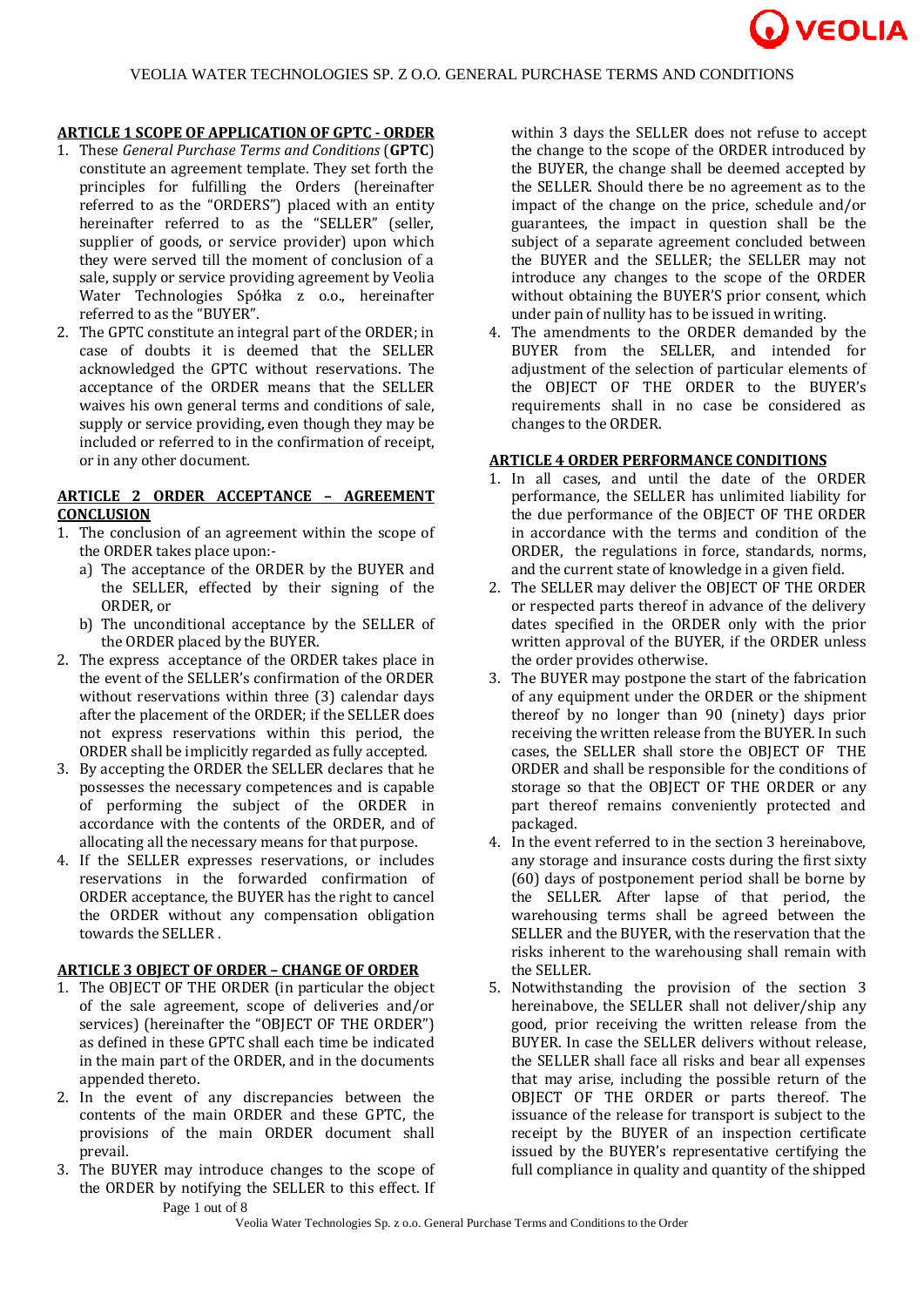

goods with the requirements defined herein and in the ORDER.

- 6. The SELLER shall immediately inform the BUYER about all and any circumstances or events which may affect the ORDER performance (including, in particular, the delays, supply difficulties, employees' disputes, and any other circumstances which may affect the SELLER or his capacity to perform the ORDER). He shall also inform the BUYER about all and any implemented remedies, and shall propose the manner of solving the problem, taking into account any measures proposed by the BUYER. Providing this information does not release the SELLER from the obligation to perform the OBJECT OF THE ORDER in accordance with the ORDER. This also does not mean that the BUYER acknowledges the consequences of such events. The suggestions, information, comments and/or consents provided by the BUYER in the course of the ORDER performance, as well as their lack, do not release the SELLER from any liability.
- 7. If for any reason which does not entitle the SELLER to an extension of time under the ORDER the rate of progress of any part of the ORDER performance is at any time in the reasonable opinion of the BUYER too slow to ensure that the OBJECT OF THE ORDER will be completed on or before the dates given in the ORDER, or in the schedule appended ot the ORDER (hereinafter: the "SCHEDULE"), the BUYER may so notify the SELLER in writing. The SELLER shall then respond within five (5) days with its plan to achieve the affected milestones, in a timeline that will permit the OBJECT OF THE ORDER to be completed by no later than the applicable dates given in the SCHEDULE (which plan shall include to the extent necessary, re-planning task sequences, increasing labour or other resources of the SELLER or of any Sub-Seller, the addition of Sub-Sellers or other acceleration of the progress of the ORDER performance).
- 8. The SELLER shall not be entitled to any additional payment for taking steps referred to in the section 7 hereinabove.
- 9. If the SELLER's plan referred to in the section 7 hereinabove causes the BUYER to incur additional costs, the SELLER shall pay these costs to the BUYER, in addition to penalties (if any) under the Article 9 herein and/or under the ORDER.
- 10.Pursuant to the authorization provided for in Article 3 section 1 point 32 of the Waste Act, the SELLER is the producer of the waste generated in connection with the performance of the OBJECT OF THE ORDER by the SELLER, as defined in the provision mentioned hereinabove. In connection with the foregoing the SELLER shall release the BUYER from the performance of all obligations of a producer of waste under the said Act.

# **ARTICLE 5 DESIGN; MATERIALS**

- 1. The OBJECT OF THE ORDER shall be performed according to the SELLER's design drafted on the basis of the specifications and/or the BUYER's Drawings. Therefore the SELLER assumes full responsibility for meeting the requirements (concerning the quality, actions etc.) indicated in the ORDER. In the event of submission of the design of the OBJECT OF THE ORDER by the BUYER, the SELLER shall be responsible for its verification, and, if necessary, for supplementing it.
- 2. If the BUYER indicates the selection of materials in the ORDER, the SELLER's obligations include the assessment of adequacy of the above-mentioned choice as compared to the current state of knowledge in a given field, as well as informing the BUYER about the results of the said assessment.
- 3. If the selection of materials is not indicated by the BUYER, the SELLER, in accordance with the current state of knowledge, shall select the above-mentioned materials and assume the liability for meeting the requirements (concerning quality, actions, resistance to corrosion etc.) indicated in the ORDER.

# **ARTICLE 6 COMPATIBILITY WITH THE ORDER. TESTING AND INSPECTION**

- 1. Notwithstanding the provisions of Article 5 herein the OBJECT OF THE ORDER has to correspond strictly to the drawings, specifications, instrumentation, and the type and model indicated in the ORDER and/or provided by the BUYER; any, even the slightest, technical changes have to be expressly approved by the BUYER. This does not release the SELLER from the obligation to perform the OBJECT OF THE ORDER in accordance with the standard procedures, which does in no respect exclude the compatibility with the specifications and the descriptions contained in the ORDER.
- 2. The SELLER shall file a Certificate of Conformity with a company indicated by the BUYER at least 48 hours prior to making the OBJECT OF THE ORDER available, or prior to forwarding it, if the Polish or EU regulations so require in respect of a given OBJECT OF THE ORDER.
- 3. The BUYER shall be entitled to inspect and test the OBJECT OF THE ORDER (either by itself or by others on its behalf) at any time during working hours at any location where the OBJECT OF THE ORDER may from time to time be situated, including the SELLER's factory and that of any Sub-SELLER.
- 4. The SELLER shall in addition conduct, at its responsibility and expense, all tests and inspections as required by the Technical Specification or by applicable laws, norms or technical standards.
- 5. The SELLER at its own account, shall promptly rectify any defects in the OBJECT OF THE ORDER discovered during testing and/or inspection and comply with all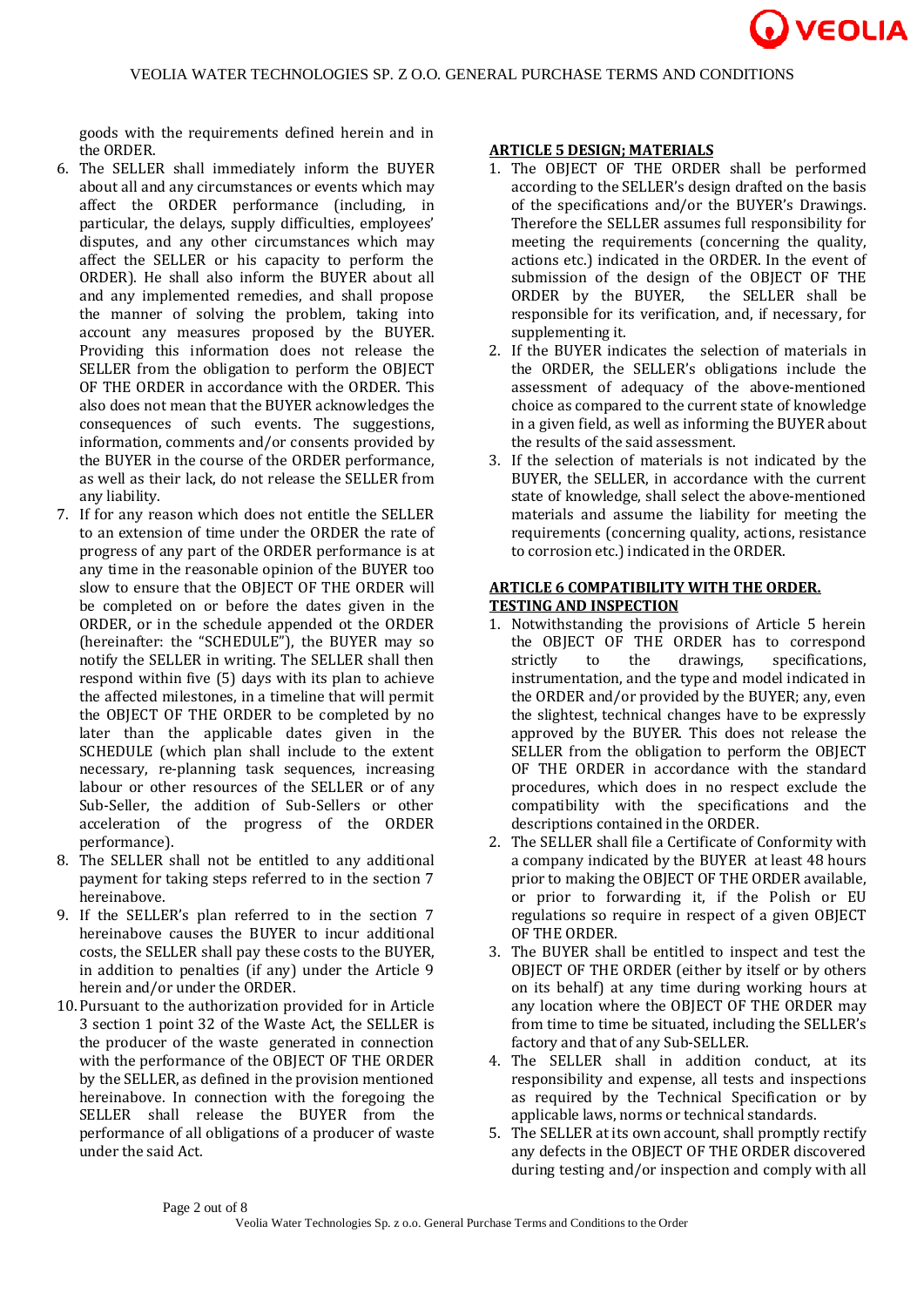

requests of BUYER (or BUYER's representatives) in relation thereto.

- 6. Testing and/or inspection by or on behalf of BUYER shall not relieve the SELLER of any of its responsibilities or liabilities under the ORDER, nor constitute the BUYER's acceptance of the OBJECT OF THE ORDER.
- 7. Notwithstanding the provision of the section 3 hereinabove, the SELLER shall notify the BUYER in advance of the date and place of any tests and inspections to be performed on the OBJECT OF THE ORDER or any part thereof. The date and place of the test or inspection shall be confirmed in writing (including documentary form) at least five (5) calendar days in advance by the SELLER. If for reasons not attributable to the BUYER, the OBJECT OF THE ORDER, or any part thereof as may be notified, is not ready for such tests and inspections on the date specified, or if the documentation required for such test and inspection is not available, the BUYER shall be entitled to charge to the SELLER all costs incurred by the BUYER and/or the BUYER's client (hereinafter referred to as the "Client") in connection with the above deficiencies. Records and/or certificates of each test and/or inspection shall be submitted by the SELLER to the BUYER regardless of whether the BUYER, the Client or their designated inspection party attend or do not attend such test and/or inspection.
- 8. Unless otherwise directed by the BUYER in writing, the SELLER shall not delay the fabrication or manufacturing of the OBJECT OF THE ORDER due to test or inspection.
- 9. No express or implied acceptance of the OBJECT OF THE ORDER by the BUYER, or the putting to use of the OBJECT OF THE ORDER or re-sale of the OBJECT OF THE ORDER by the BUYER to the Client or any third party shall restrict the SELLER's obligations or prejudice the BUYER's remedies hereunder.

# **ARTICLE 7 COMPLIANCE WITH REGULATIONS**

The deliveries of the OBJECT OF THE ORDER have to take place in compliance with the legal regulations and with the standards in force in the country to which they are to be made, of which the SELLER is aware while accepting the ORDER. In particular, the machinery intended for European Union countries has to conform to the provisions of the directives of the European Communities and/or European Union concerning machinery. All documents and certificates shall be forwarded to the company indicated by the BUYER.

#### **ARTICLE 8 PAYMENT**

- 1. Unless otherwise stipulated in the Order, payment of the remuneration due to the SELLER (hereinafter referred to as the "Price") shall be subject to the following conditions:
	- Page 3 out of 8 a) eighty percent (80%) of the Price shall be paid to SELLER, at the successful completion of the

delivery of the OBJECT OF THE ORDER, confirmed by signing the delivery acceptance protocol by the Parties, subject to the receipt by the BUYER of:

- (i) The Performance Guarantee as defined herein or in the ORDER, for an amount of ten percent (10%) of the PRICE;
- (ii) one copy of the certificate of inspection stamped and signed by the BUYER's representative without any reservation, prior transport, certifying the full compliance of the goods in quality and quantity with the requirements defined herein and in the ORDER;
- (iii) one copy of the release for transport issued by the BUYER's representative,
- (iv) the Inspection and Test Plans, signed by the SELLER, with tests results and material certificates showing the compliance of the OBJECT OF THE ORDER with the requirements of the ORDER,
- (v) a copy of the custom release for export, if applicable, and
- (vi) one proof of approval by the BUYER of the final issues of the following documents:
- the shipping documents.
- the handling, transport, storage, erection, tests, start-up, commissioning procedures,
- the issues of the final approved O&M MANUALS, and
- the technical documentation along with the as-built documents, if applicable
- b) Ten percent (10%) of the Price, minus any deduction for penalties or any other amount contractually owed by the SELLER to the BUYER, will be paid to the SELLER, at the start of the warranty period, as defined herein or in the ORDER, without any punch-list items or once all punch-list items have been cleared, subject to the receipt by the BUYER of:
	- (i) a waiver of liens and claims signed by the SELLER in favour of the BUYER;
	- (ii) one proof of approval by the BUYER of the final correct issues of the construction files and of the as-built documents – if any modification of the OBJECT OF THE ORDER has occurred after delivery.
- c) Ten percent (10%) of the Price, minus any agreed deduction for penalties or any other amount contractually owed by the SELLER to the BUYER, will be paid to the SELLER, at the completion of the warranty period, as defined herein or in the ORDER, without any punch-list items or once all punch-list items have been cleared.

# **ARTICLE 9 CONTRACTUAL PENALTIES**

1. In the event of a delay in the performance of the OBJECT OF THE ORDER or of any part thereof (if the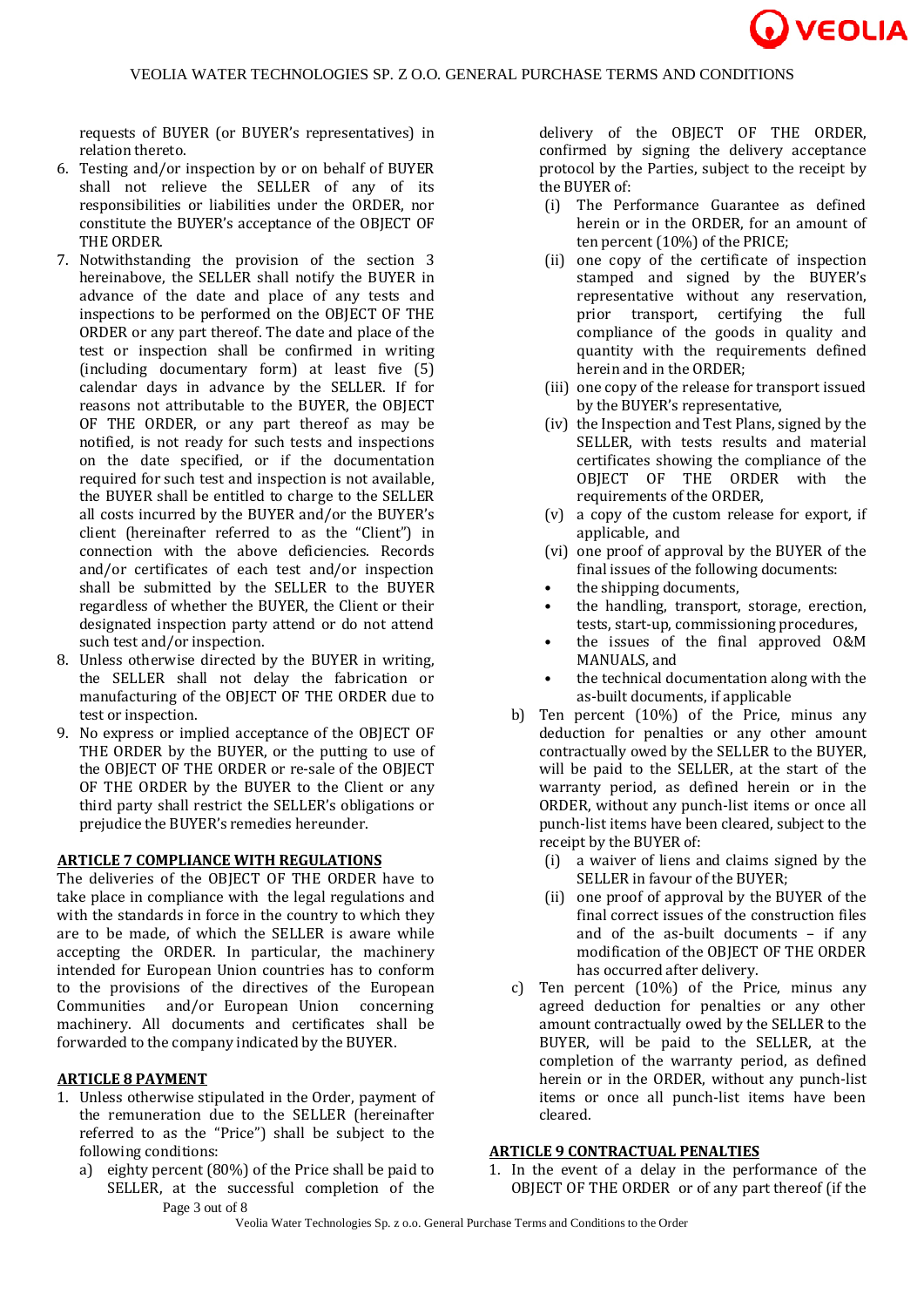

performance of the OBJECT OF THE ORDER in stages was provided for) in respect of the deadlines indicated in the ORDER, or in the SCHEDULE, the SELLER shall be obliged to pay to the BUYER a contractual penalty in the amount of [0.5%] of the gross value of the ORDER for each day of delay. The date of its acceptance of a given stage or of the whole OBJECT OF THE ORDER by the BUYER shall be considered as the date of its completion.

- 2. In the event of delays in the course of removal of defects during the guarantee and statutory warranty period in respect to the deadline indicated for their removal, the SELLER shall be obliged to pay to the BUYER a contractual penalty in the amount of [0.5%] of the gross value of the ORDER for each day of delay calculated since the day following the deadline indicated by the BUYER for the final removal of defects.
- 3. Should the SELLER fail to submit by the agreed deadline the required documentation, the SELLER shall be obliged to pay a contractual penalty in the amount of [0.5%] %] of the gross value of the ORDER for each day of delay.
- 4. Should the BUYER exercise the right of withdrawal from the agreement (ORDER), including, in particular, under Art. 13 herein, the SELLER shall be obliged to pay to the BUYER a contractual penalty in the amount of [20%] of the gross value of the ORDER. The above provision does not apply to the situation when the BUYER withdraws from the agreement as a result of the termination or limitation of the material scope of the agreement which is binding upon the BUYER and his customer.
- 5. The aggregate liability of the SELLER for contractual penalties under the ORDER shall not exceed an amount equal to 100% of the Price. If the value of the damage suffered by the BUYER exceeds the value of the reserved contractual penalties, the BUYER has the right to seek supplementary compensation from the SELLER, on general principles, as provided for in the legal regulations in force.
- 6. The claims for contractual penalties shall first be paid from the remuneration due to the SELLER (the price), and then from the ORDER performance guarantee. The SELLER authorizes the BUYER to deduct the amounts of the due contractual penalties from the remuneration due to the SELLER and from the ORDER performance guarantee.
- 7. The contractual penalties shall be calculated without any prior formal notification about non-observance; they shall be automatically deducted from the amounts payable to the SELLER by the BUYER; if the value of such a penalty exceeds the value of the amounts payable, the SELLER shall pay it on first demand of the BUYER.
- 8. The SELLER shall not be responsible only for those delays which are attributable to the BUYER's exclusive fault, or which result from a Force Majeure event (provided that the Force Majeure occurrence is

reported within the period indicated in Art. 19 of the GPTC).

9. If delivery of the OBJECT OF THE ORDER is delayed for reasons other than Force Majeure stipulated in Article 17 herein or without prior written consent of the BUYER, in respect of which the BUYER has become entitled to the maximum amount of the contractual penalties referred to in Article 9 section 5 hereinabove, or in the ORDER, or the amount of such contractual penalties calculated by the BUYER has exceeded the amount of the Price net, the BUYER may, without prejudice to his other rights, either refuse to accept the OBJECT OF THE ORDER and withdraw from the ORDER entirely or partly, pursuant to the Article 13 herein, or instruct the SELLER to deliver the OBJECT OF THE ORDER by the most expeditious means of transportation including air-freight without any additional cost to the BUYER.

#### **ARTICLE 10 IMPROPER ORDER PERFORMANCE**

- 1. It shall be considered that the SELLER has not fulfilled the obligation or performed it improperly in particular when:
	- a) A defect is discovered which may affect the quality or compliance of the OBJECT OF THE ORDER with the ORDER,
	- b) A delay in the ORDER performance takes place, which results in the postponement of the execution of the SCHEDULE, and/or of the trial runs, and/or of the obligations of the SELLER related thereto,
	- c) The whole ORDER or a part thereof is not performed,
	- d) A serious and/or prolonged inability of the SELLER to meet the obligations occurs.
- 2. If after the receipt of an official notification from the BUYER the SELLER does not remedy the failures, the BUYER may, after the expiry of the period indicated in the notification, without excluding the possibility of withdrawal from the agreement (ORDER), resort to the following:
	- a) Offering technical assistance to the SELLER, without releasing the SELLER from his obligations and liability,
	- b) Performing the whole OBJECT OF THE AGREEMENT or a part thereof at the SELLER's cost and risk, without the expiry of the ORDER. In order to complete the said OBJECT OF THE ORDER the BUYER may use his own resources and/or take advantage of a subcontractor's assistance (substitute performance).
	- c) withdrawal from the agreement (ORDER) in its entirety of partly, pursuant to Article 13 herein.
- 3. All and any costs incurred by the BUYER as a result of the SELLER's failure shall be charged to the SELLER. They shall be deducted from the amounts payable to the SELLER by the BUYER in respect of that part of the OBJECT OF THE ORDER which has already been performed in compliance with the ORDER.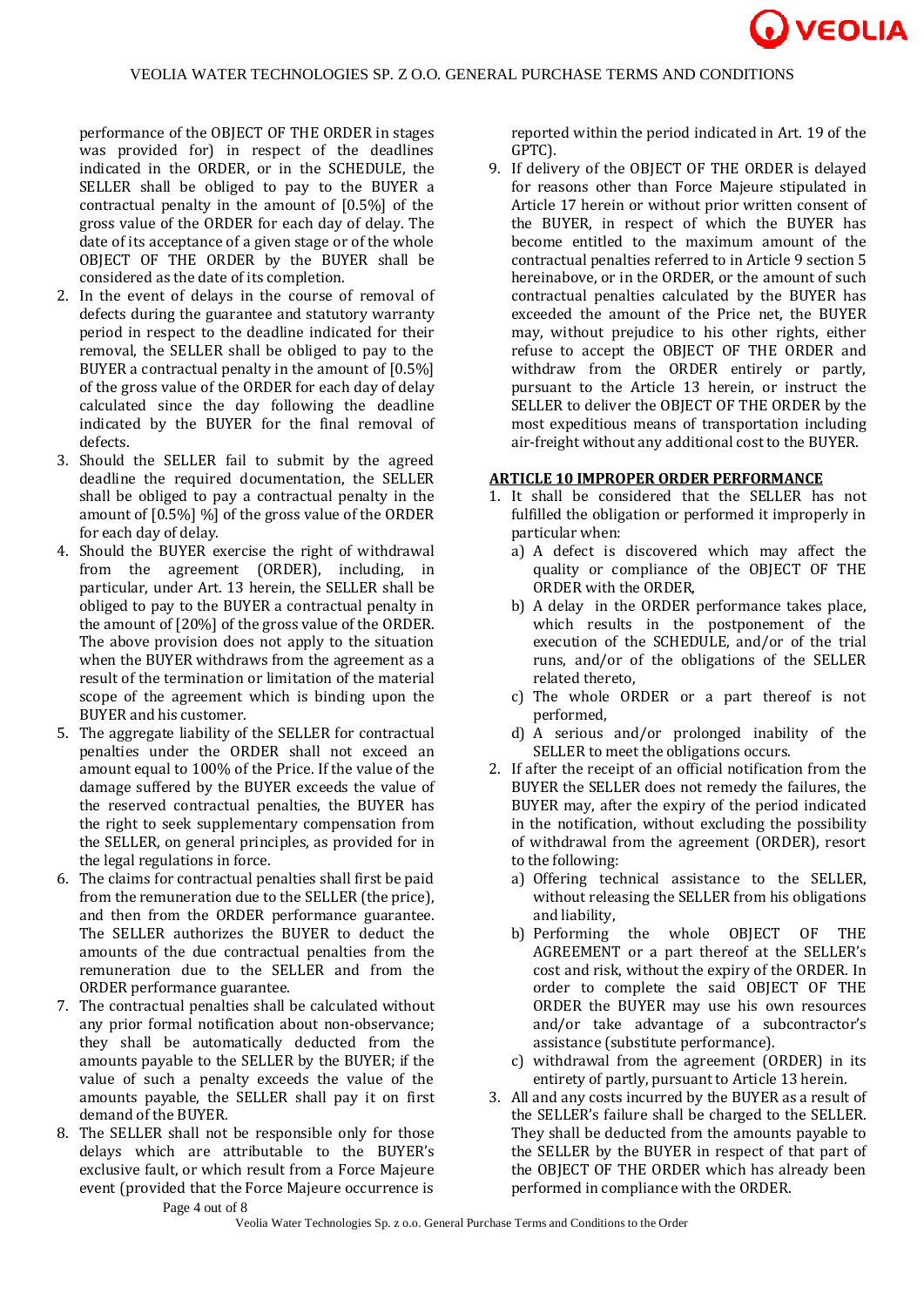

#### **ARTICLE 11 INDEMNITY AND LIABILITY**

- 1. The SELLER shall indemnify and hold the BUYER and/or the Client harmless from and against all claims, losses, damages or expense caused by the OBJECT OF THE ORDER supplied by the SELLER or caused in connection with the work or performance of the ORDER by the SELLER or by any failure of the SELLER to meet its obligations hereunder.
- 2. The SELLER shall indemnify and hold the BUYER and/or the Client harmless from and against any and all losses, damages or expenses in account of any and all claims, suits or judgements arising out of the use or sale of the OBJECT OF THE ORDER or part thereof supplied by the SELLER in infringement or alleged infringement of rights under any rights of industrial and/or intellectual property including any rights under patents, industrial designs, trademarks, trade names, brands, copyrights or applications therefore.
- 3. The SELLER shall indemnify and hold harmless the BUYER from any and all claims, suits and demands of any nature whatsoever for injury to any person, including death resulting therefrom, and damage to property caused by or in connection with the performance of the ORDER by the SELLER. The SELLER shall in addition hold the BUYER harmless in respect of any injury sustained by any employee or servant of the SELLER howsoever arising, and all loss or destruction of or damage to all tools, equipment and other property of the SELLER, any Sub-Seller or any of their employees or agents.
- 4. Provisions of the sections 1-3 hereinabove shall not apply to the injury to any person nor to the damage to property caused by the BUYER due to intentional fault.

#### **ARTICLE 12 SUSPENSION OF ORDER PERFORMANCE**

The BUYER has the right, at his own discretion, at any time to suspend the performance of the whole OBJECT OF THE ORDER or a part thereof. If this is the case, the SELLER shall temporarily withhold the performance of the whole OBJECT OF THE ORDER or that part thereof to which the suspension applies. In the event of suspension of the ORDER performance which exceeds 90 days, or dos not result from Force Majeure, or is attributable to the BUYER's exclusive fault, the BUYER shall compensate to the SELLER the costs indicated by the SELLER and incurred by him directly as a result of the suspension, i.e. the costs of demobilization and remobilization resulting from the suspension, and the justified fees resulting from the suspension, provided that the SELLER is obliged to pay them to his own subcontractors and/or sellers.

# **ARTICLE 13 WITHDRAWAL FROM AGREEMENT (ORDER)**

1. The BUYER may entirely or partly withdraw from the agreement (ORDER) with an immediate effect,

without indicating an additional period, if at least one of the following circumstances occurs:

- a) The BUYER's customer terminates the agreement with him or limits its material scope,
- b) A receiver or an administrator is appointed for the SELLER under a court order, or the assets of the SELLER are subject to judicial or administrative enforcement,
- c) The SELLER becomes insolvent as defined in the bankruptcy law,
- d) The SELLER refrains from the ORDER performance, without the BUYER's consent, for at least 14 consecutive days,
- e) The SELLER performs the OBJECT OF THE ORDER in a manner which does not comply with the ORDER, especially contrary to the provisions of the Technical Specification and to the design documentation, and despite the BUYER's summons does not commence to perform the ORDER in accordance with its provisions,
- f) It becomes obvious that the ORDER shall not be performed by the agreed deadline;
- g) either (i) the SELLER fails to deliver a Bank Performance Guarantee to be delivered hereunder or pursuant to the respective provisions of the ORDER, and the SELLER fails to do so within ten (10) days after the BUYER's written notice demanding same, or (ii) such security is terminated, repudiated, or otherwise ceases to be in full force and effect and such termination, repudiation or cessation is not due to the SELLER but the SELLER fails to replace such security within ten (10) days after such termination or/and repudiation, or (iii) circumstances referred to in the point (ii) hereinabove are due to the SELLER;
- h) The SELLER breaches its obligation under the Article 18 section 1 herein, i.e. assigns or transfers any of its claims, rights or obligations hereunder without prior written consent (unless null and void) of the BUYER.
- 2. The deadline by which the BUYER may exercise his right to withdraw from the agreement (ORDER) mentioned in section 1 hereinabove shall each time be indicated in the main ORDER document.
- 3. In the event of withdrawal from the Agreement (ORDER) for any of the reasons named in points a-h) hereinabove, the SELLER shall not have the right to put forward any claims, except for the payment of the part of the remuneration (price) provided for in the ORDER for the deliveries/services performed by the SELLER before the withdrawal, and accepted by the BUYER and the BUYER's customer.
- 4. In the event of withdrawal from the Agreement (ORDER) for any of the reasons named in points a-h) hereinabove, the BUYER may also, at his own discretion, withdraw from only a part of the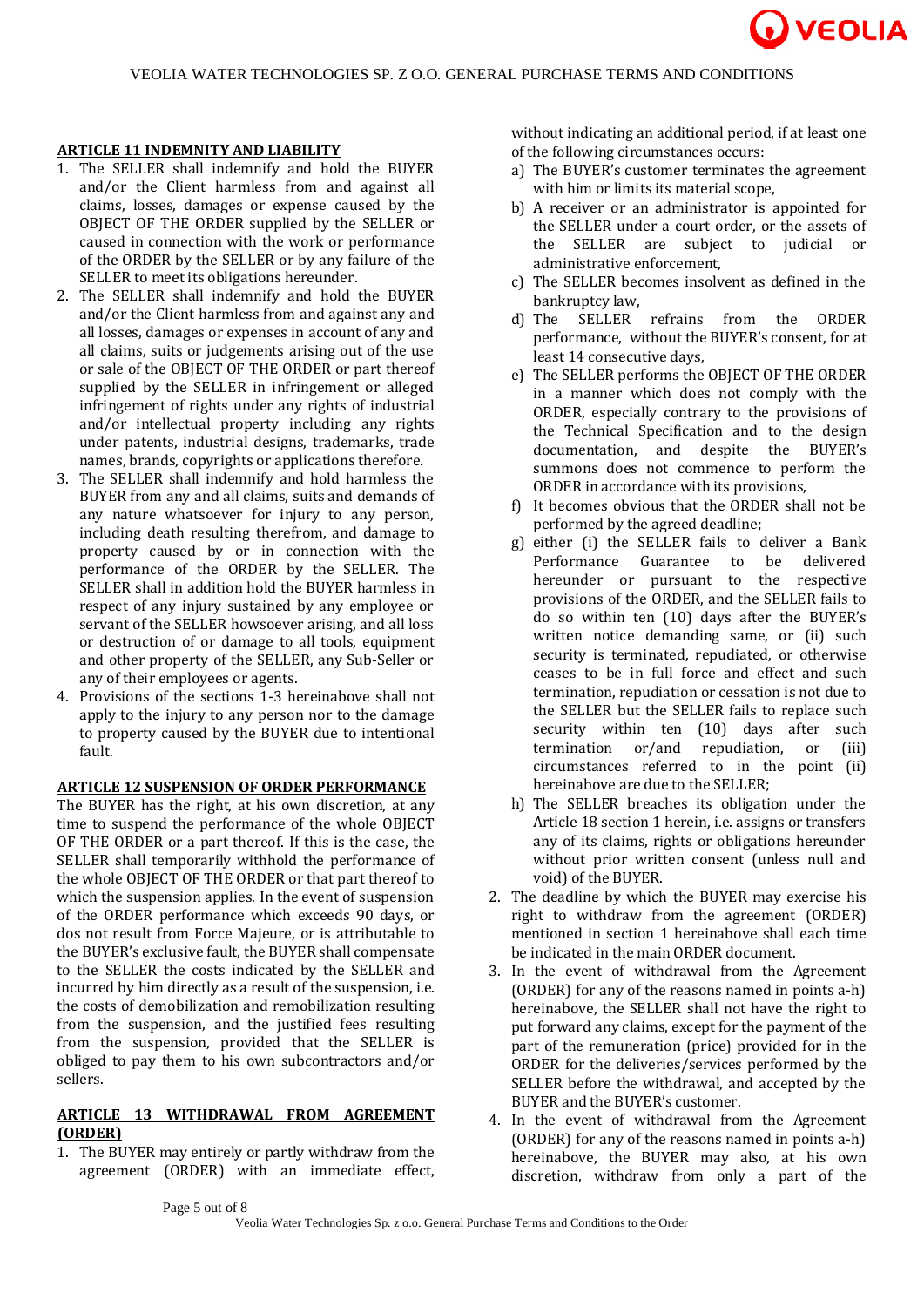

Agreement (ORDER), i.e. withdraw from the agreement in respect of selected deliveries/services provided for in the OBJECT OF THE AGREEMENT, and indicated by the BUYER in the withdrawal statement. In the event of a partial withdrawal of the Agreement (ORDER) the Agreement (ORDER) remains in force in respect of the part not withdrawn from by the BUYER.

## **ARTICLE 14 SPARE PARTS – APPROPRIATE CONSUMABLES**

- 5. The SELLER shall provide to the BUYER, before the delivery of the OBJECT OF THE ORDER, a detailed list of the materials, along with their prices, necessary spare parts, and the appropriate consumables, and to specify their delivery terms. The failure to fulfil this condition shall be treated as improper ORDER performance.
- 6. The SELLER undertakes to supply these spare parts and the appropriate consumables according to the relevant schedule, as well as all documentation connected with the start-up and service of the OBJECT OF THE ORDER, or the services, in accordance with the requirements contained in the ORDER.
- 7. The spare parts shall meet the same technical requirements which apply to the OBJECT OF THE AGREEMENT. The SELLER guarantees the availability of spare parts or parts of equivalent functionality for a period of ten years after the completion of the OBJECT OF THE ORDER.

## **ARTICLE 15 OWNERSHIP, TITLE AND RISK, USE OF RESOURCES, SUBCONTRACTING**

- 1. Unless the ORDER provides otherwise, the SELLER shall transfer onto the BUYER the ownership title to the drawings and other documents generated for the purpose of the ORDER performance; and also – when the proper ORDER performance so requires – the SELLER undertakes to transfer onto the BUYER all copyright and other intellectual property rights necessary for the performance of the Agreement (ORDER). This shall be done under a separate agreement indicating the fields of use, and within the remuneration set forth in the ORDER.
- 2. Title to the Equipment shall pass to the BUYER upon any payment made under the ORDER or on delivery of the OBJECT OF THE ORDER to the place of destination, whichever occurs earlier. Risk of loss or damage to the OBJECT OF THE ORDER shall remain with the SELLER until delivery, or until completion of the hot commissioning of the installation or works, of which a part is the OBJECT OF THE ORDER or if such shall be necessary to confirm proper functioning of the OBJECT OF THE ORDER.
- 3. If the BUYER supplies materials or parts for incorporation in the OBJECT OF THE ORDER to the SELLER in accordance with the ORDER, the title to

the materials or parts shall remain with the BUYER, but the risk of loss or damage to such materials or parts shall be borne by the SELLER according to the provision of section 2 hereinabove.

- 4. The SELLER shall perform the whole OBJECT OF THE ORDER on his own, using his own equipment, unless the BUYER issues a written consent to the engagement of further subcontractors by the SELLER, and approves the contents of the agreement concluded with them.
- 5. If in the course of performance of the Agreement (ORDER) the SELLER infringes upon the rights of any third parties in respect of the copyright and the related rights, or industrial property rights, he shall be fully liable towards these persons for the infringement upon these rights, and he undertakes to pay to the BUYER the amount equivalent to the value of the damage or liabilities arising for the BUYER as a result of this situation.

# **ARTICLE 16 QUALITY GUARANTEE AND STATUTORY WARRANTY**

- 1. The SELLER grants to the BUYER a quality guarantee, as defined in the Civil Code, for the OBJECT OF THE ORDER. Thereby the SELLER guarantees that the OBJECT OF THE ORDER shall function in accordance with the description contained in the ORDER.
- 2. In the event of improper performance of the whole OBJECT OF THE AGREEMENT, or of a part thereof, or in case of any other defects, the SELLER shall immediately make all replacements, repairs, modifications, and amendments necessary to meet the requirements contained in the ORDER. The replacement of a part may consist in supplying a new, complete part of the OBJECT OF THE ORDER in accordance with the ORDER.
- 3. The manner of removal by the SELLER of the discovered defect shall be defined together with the BUYER. The SELLER shall bear all and any costs related to such activities, including the costs of transport between his workshops and the place of destination of the OBJECT OF THE ORDER, as well as the costs of dismantling and reassembly of the OBJECT OF THE ORDER.
- 4. Unless the ORDER provides otherwise, the guarantee and the statutory warranty period for the OBJECT OF THE ORDER amounts to thirty-six (36) months after the date of fulfilment of the following conditions:
	- a. The properly functioning OBJECT OF THE ORDER was handed over to the BUYER,
	- b. The SELLER fulfilled his obligations till the moment of handover of the OBJECT OF THE ORDER to the BUYER, in particular with respect to submitting the documents specified in the Article 8 section 1 points a) i b) herein,
	- c. The temporary takeover of the OBJECT OF THE ORDER in accordance with the Agreement was approved by the BUYER's Customer.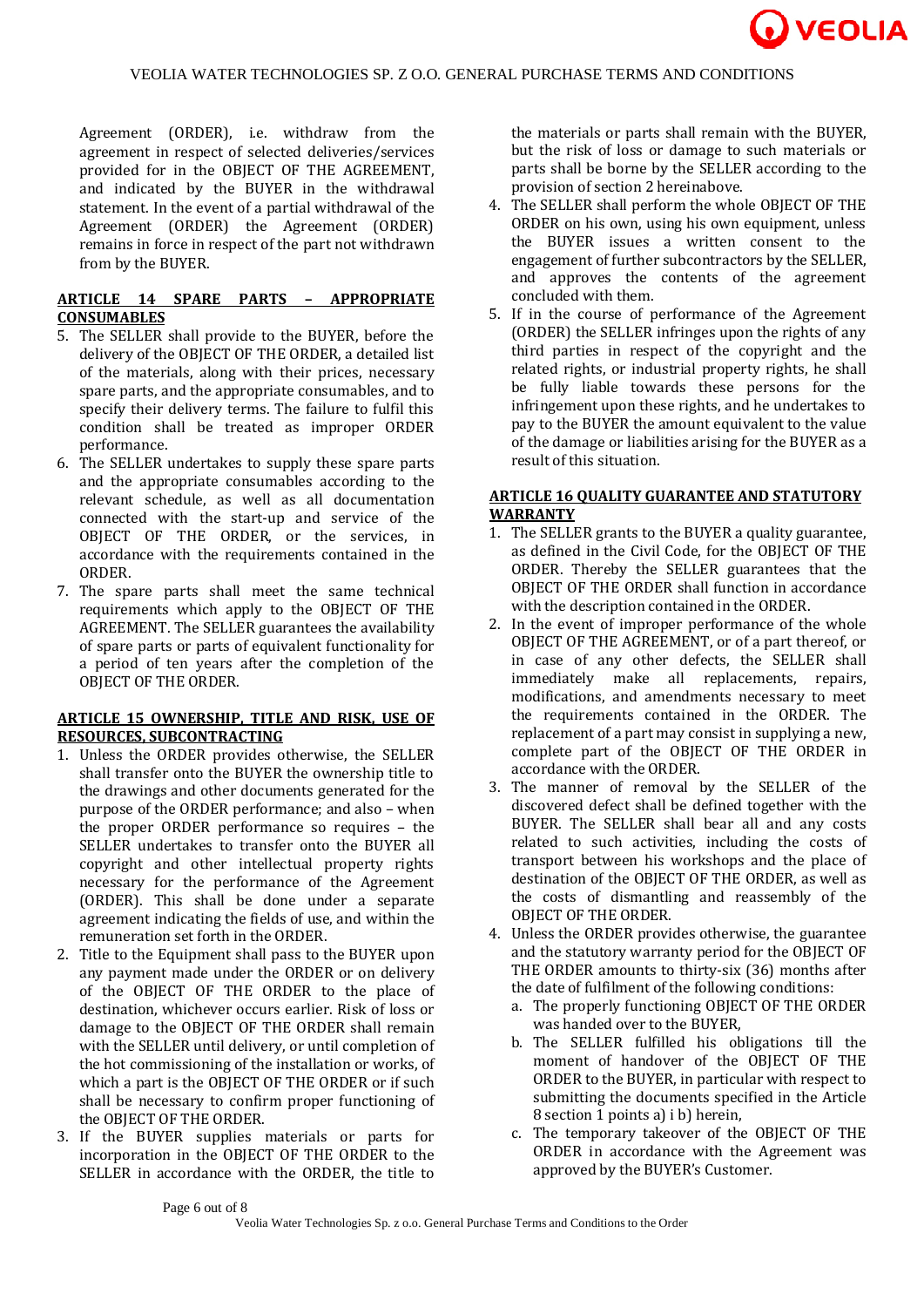

- 5. The SELLER shall grant additional twelve (12) month of the quality guarantee and of the statutory warranty for each repair or replacement of the whole or of a part performed during the guarantee period, beginning from the day of restoration of the working order at a satisfactory level. If a repair or replacement during the guarantee period concerns an element of essential significance, the new guarantee period shall apply to the whole OBJECT OF THE ORDER.
- 6. The BUYER may pursue any claims in respect of the foregoing guarantees also after the expiry of the guarantee period if he reported the defect before the expiry of that period. The reporting of a defect shall be made by the BUYER in writing, or by email.

# **ARTICLE 17 INSURANCE – PERFORMANCE GUARANTEE**

- 1. The SELLER is exclusively liable for any damage which may arise in the course of manufacturing, delivery, and assembly of the delivered OBJECT OF THE ORDER, as well as in the course of performance of the services defined in the ORDER. The SELLER is also liable for the direct, indirect, and consequential damage resulting from delays, hidden defects, breakdowns, non-performance or incomplete performance of deliveries, or errors made in the course of performance of services in accordance with these general terms and conditions, the ORDER, and the relevant legal regulations in force.
- 2. It is deemed that the SELLER bought one or more insurance policies in order to provide for the results of the above-described liability, and he is capable of proving the existence of the policy or policies in question at the moment of acceptance of the ORDER. In the event of failure to perform these actions, considering the risk related thereto, the BUYER reserves the right to buy the said policies on behalf of the SELLER, and to deduct the related costs from any amounts due to the SELLER.
- 3. The SELLER shall reimburse the Client and/or the BUYER any amounts of money which the Client and/or the BUYER is not able to recover (including the cost of any increased premiums and excesses), under any insurances which it is required to take out and maintain as a result of the SELLER's misrepresentation, non-disclosure, want of due diligence or breach of declaration, condition or warranty contained in the relevant insurance policy.
- 4. In order to secure the proper performance of the OBJECT OF THE ORDER, including the claims under the quality guarantee and the statutory warranty for defects, the payment of contractual penalties, and the costs of substitute performance, the SELLER shall within 14 days after the day of conclusion hereof submit to the BUYER an unconditional, irrevocable bank guarantee payable on first demand without any preceding legal actions, in the amount of 10% of the gross Price value (Performance Guarantee). Until the

Performance Guarantee is submitted the BUYER shall be entitled to withhold, notwithstanding the Withheld Amounts, an equivalent of another 10% of the gross Price in order to cover the Performance Guarantee. The Performance Guarantee shall be valid from the date of its service upon the BUYER to the date falling 30 days after the expiry of the quality guarantee period and of the statutory warranty applicable to the OBJECT OF THE ORDER. The BUYER shall return the Performance Guarantee to the SELLER after the expiry of the guarantee period and of the statutory warranty, and after the removal by the SELLER of all defects. The SELLER's failure to extend the Performance Guarantee at least 14 days prior to the expiry of the former guarantee constitutes a breach of this Agreement (ORDER), which entitles the BUYER to draw on the bank guarantee and to keep the so obtained amount as a security for the claims resulting from this Agreement till the moment when the SELLER submits the Performance Guarantee in accordance with the Agreement.

5. Should the SELLER fail to submit the Performance Guarantee in order to secure the performance of the SELLER's obligations hereunder, including the claims under the quality guarantee and the statutory warranty for defects, the payment of contractual penalties, and the costs of substitute performance, 10% of the gross amount shall be deducted from each amount payable to the SELLER until the amount constituting an equivalent of 10% of the gross Price ("Withheld Amount") is reached. The Withheld Amount shall be reimbursed to the SELLER immediately after the submission of the correctly issued Performance Guarantee, or after the expiry of the quality guarantee period and the statutory guarantee, and after the removal of all defects identified by the BUYER or his customer. The reimbursement shall be made in the nominal amount (without interest).

# **ARTICLE 18 OCCUPATIONAL SAFETY**

- 1. The SELLER shall observe all and any generally applicable regulations concerning the occupational health and safety at the workplace, as well as those applying specifically to the construction site. In the latter case it is deemed that the SELLER has received all the necessary information concerning this issue, and is fully aware of all regulations in force. In the event of the SELLER'S failure to observe these regulations, he may not hold the BUYER liable for any resulting consequences.
- 2. The SELLER is responsible for his employees and is fully liable for them towards any authorities, and towards the BUYER. The BUYER reserves the right to submit to the SELLER at any time all the received notifications concerning the occupational health and safety at the workplace.

Page 7 out of 8